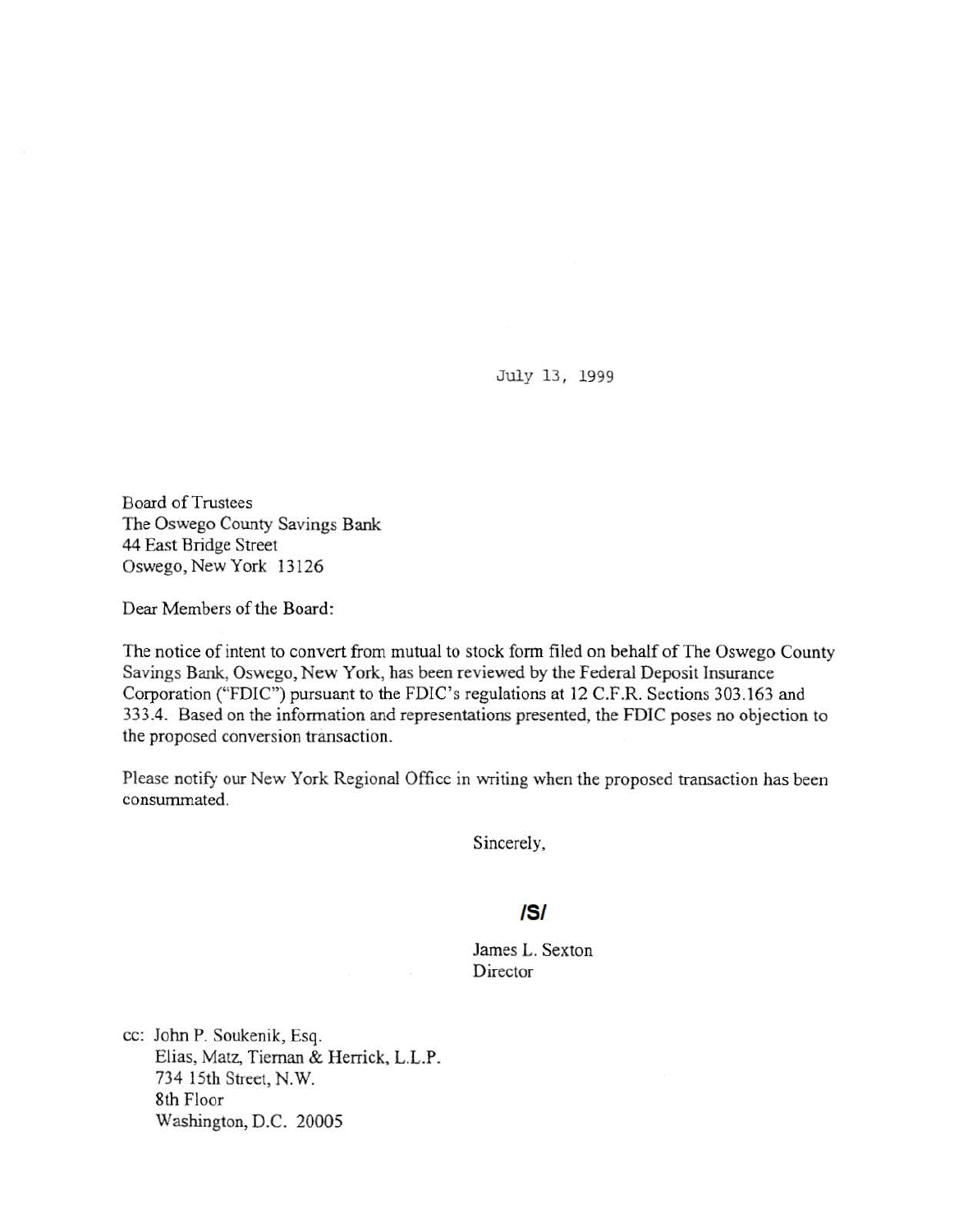## FEDERAL DEPOSIT INSURANCE CORPORATION

The Oswego County Savings Bank Oswego, New York

Application for Consent to Merge to facilitate a conversion from a Mutual Savings Bank to a Stock Savings Bank

## ORDER AND BASIS FOR CORPORATION APPROVAL

Pursuant to Section 18(c) and other provisions of the Federal Deposit Insurance Act ("FDI Act"), an application has been filed on behalf of The Oswego County Savings Bank, Oswego, New York ("Oswego County"), a New York-chartered mutual savings bank, for the FDIC's consent to merge with an interim New York-chartered stock savings bank. Oswego County is a Bank Insurance Fund (BIF) member with total resources of\$110,965,000 and total deposits of \$98,037,000 as of December 31, 1998.

This filing was made in connection with "The Oswego County Savings Bank Plan of Reorganization from a Mutual Savings Bank to a Mutual Holding Company and Stock Issuance Plan" (the "Plan"). Pursuant to the Plan, Oswego County proposes to: (i) merge with the interim stock savings bank and result in the Stock Bank that will succeed to all the rights and obligations of Oswego County~ (ii) establish a mid-tier Delaware stock holding company, Oswego County Bancorp, Inc. ("Bancorp"), which will own 100 percent of the common stock of the Stock Bank; and (iii) establish a New York mutual holding company, Oswego County Bancorp, MHC ("MHC"), which will own 53.17 percent of the common stock of Bancorp. Concurrently with the reorganization, Bancorp intends to offer for sale 45.03 percent of its common stock on a priority basis to qualifying depositors and to tax-qualified employee stock benefit plans. The remaining I .80 percent will be used to fund a charitable foundation ("Foundation"). Following the consummation of the merger, the Stock Bank will operate the same banking business, with the same management, at the same locations now being served by Oswego County. The proposed transaction per se will not alter the competitive structure of banking in the market currently served by Oswego County. Oswego County's principal office will remain at 44 East Bridge Street, Oswego, New York. Notice of the proposed transaction, in a form approved by the FDIC, has been published pursuant to the FDI Act.

A review of available information, including the Community Reinvestment Act ("CRA'') Statement of Oswego County discloses no inconsistencies with the purposes of the CRA. The bank is expected to continue to meet the credit needs of its entire community, consistent with safe and sound operation of the institution.

In connection with the application, the FDIC has taken into consideration the financial and managerial resources and future prospects of the resultant bank, and the convenience and needs of the community to be served. Having found favorably on these statutory factors and having considered other relevant infonnation, including any reports on the competitive factors furnished by the Comptroller of the Currency, the Board of Governors of the Federal Reserve System, the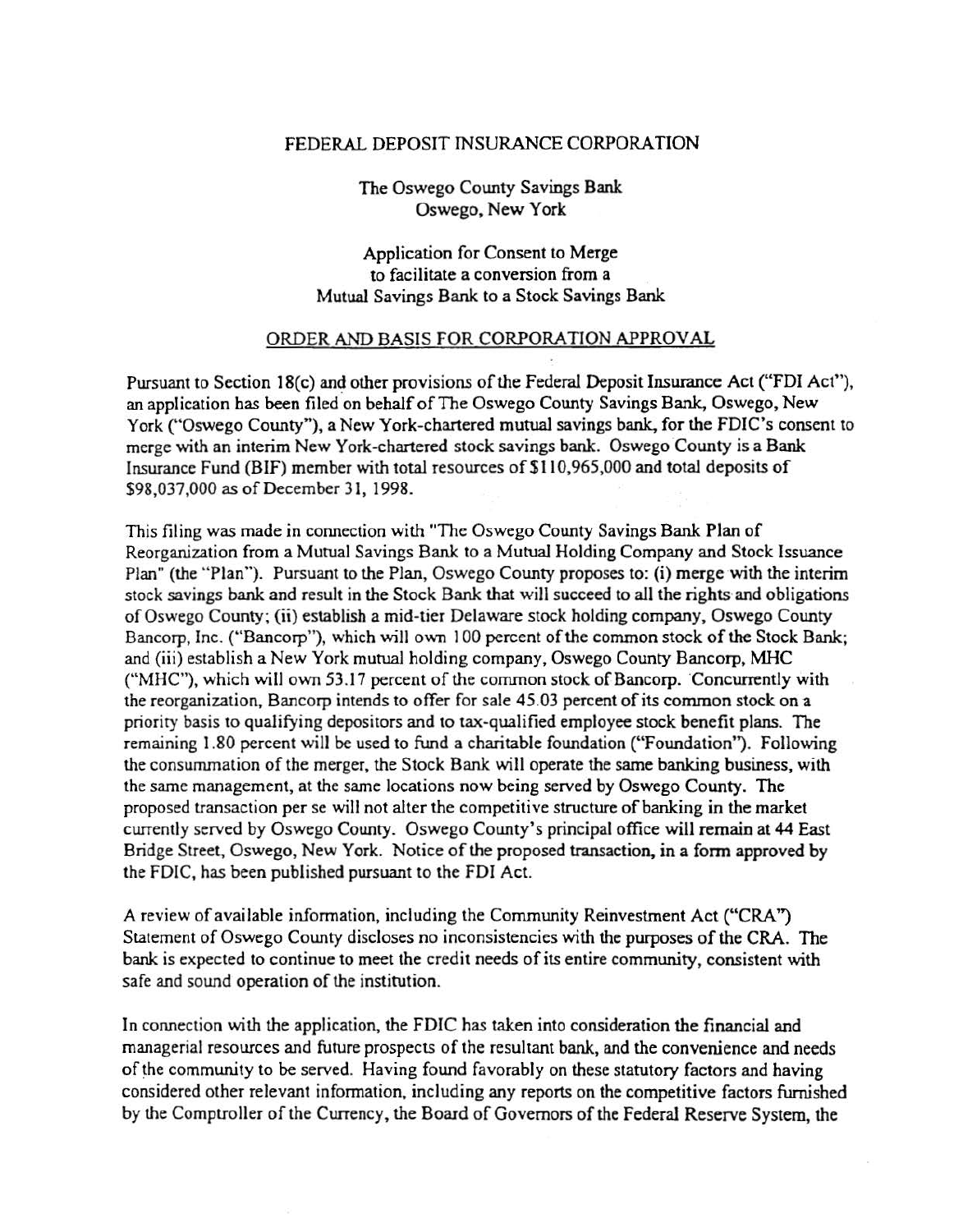Office of Thrift Supervision, or the Attorney General of the United States, it is the FDIC's judgement that the application should be and hereby is approved, subject to the following conditions:

- (1) The Foundation's organizers shall commit to the following oversight provisions:
	- (a) Common stock of Bancorp held by the Foundation shall be voted by the Foundation at the same ratio as the shares voted on each and every proposal considered by the stockholders of Bancorp, excluding the shares voted by the MHC;
	- (b) The Foundation shall be subject to examination by the FDIC;
	- (c) The Foundation shall comply with all supervisory directives imposed by the FDIC;
	- (d) The Foundation shall operate in accordance with written policies adopted by the Foundation's board of directors, including adopting a conflict of interest policy acceptable to the FDIC; and
	- (e) The Foundation shall provide a proposed operating plan prior to conversion and annual reports to the FDIC describing the grants made and grant recipients.
- (2) The proposed transaction may not be conswnmated unless the Plan receives prior approval by an affirmative vote of a majority of the votes eligible to be cast at a special meeting of Oswego County's voting participants;
- (3) The proposed transaction may not be consummated unless and until the FDIC issues a nonobjection letter to the Notice filed on behalf of the applicant pursuant to section 303.15 of the FDIC's Rules and Regulations concerning the mutual-tostock conversion portion of this transaction;
- ( 4) The proposed transaction may not be consummated unless and until the resultant bank has authority to conduct a banking business, and that its establishment and operation as a stock savings bank have been fully approved by the New York State Banking Department, and that the applications by Bancorp and MHC to become bank holding companies are approved by the Board of Governors of the Federal Reserve System;
- (5) That any changes in proposed management, including the board of directors or proposed ownership (10 percent or more of the stock and new acquisitions of or subscriptions to 10 percent or more of the stock), will render this approval null and void unless such proposal is approved by the Regional Director (Supervision) of the FDIC's New York Regional Office prior to the conswnmation of the proposed transaction;